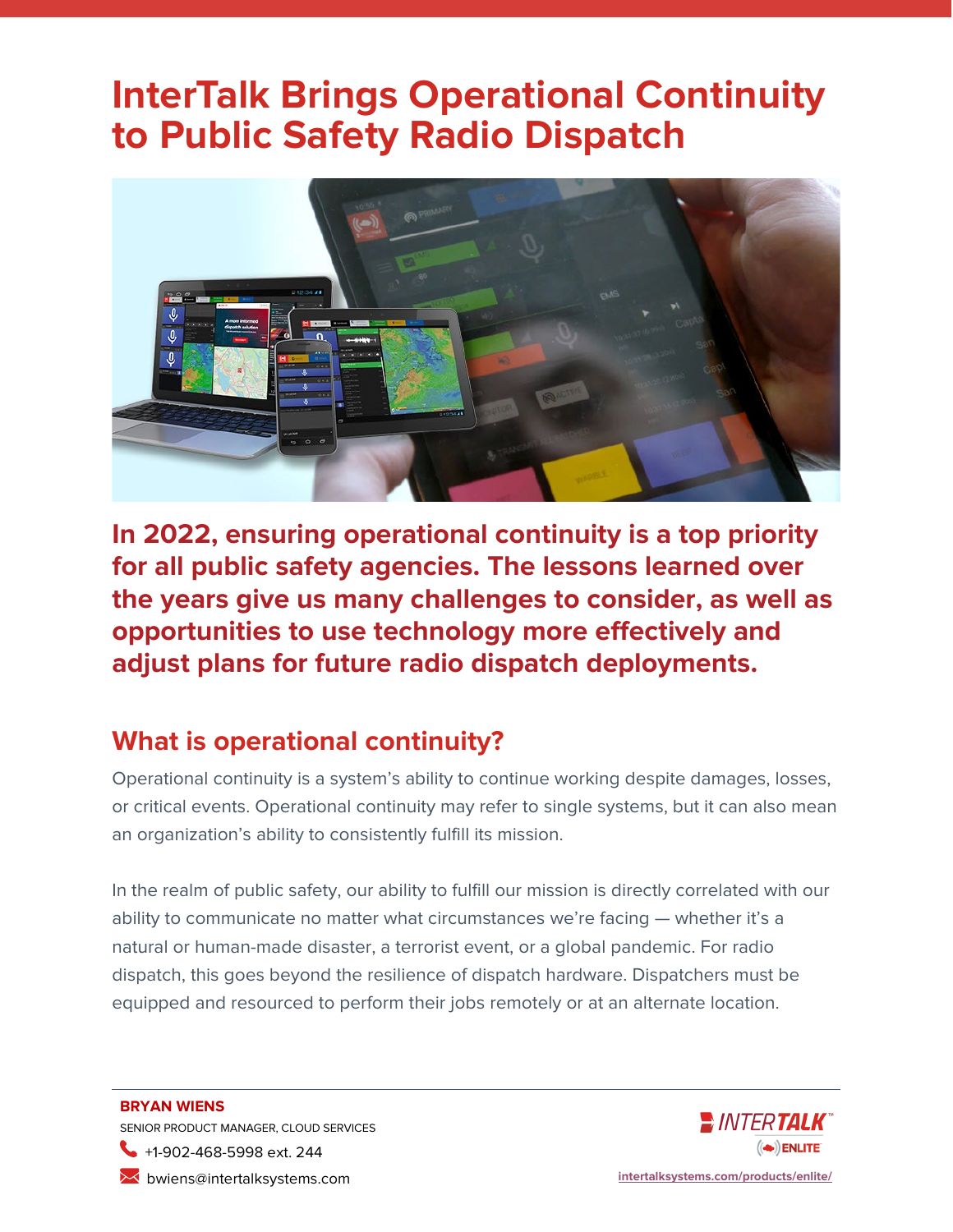### **How can you achieve operational continuity?**

Public safety agencies can achieve operational continuity and fulfill their critical mission by adopting cloud-based dispatch.

Here are the steps:

#### **1. Subscribe to our Hosted Dispatch Service**

Once we have worked with you to understand your radio, telephony, and network systems, we will ensure your system is provisioned with the number of licenses you need to support your team. We typically deploy services hosted in a HyperCloud, a standard template of at least three-node clusters with independent durable storage and a redundant pair of static IP addresses advertised in a high availability DNS.

#### **2. Install the InterTalk Resource Sharing Gateway Servers**

These servers connect the Enlite™ service through a De-Militarised Zone (DMZ) to your internal radio console network(s) and are the cornerstone for audio integration. They ensure that all existing LMR, telephone, and P25 infrastructure is seamlessly integrated and all cloud connections are fully encrypted.

#### **3. Dispatch Remotely**

Dispatchers can now access radio and telephony channels remotely and dispatch anywhere there is an internet connection. While the quality of the audio experience relies on the network and connected device quality, the value of connection flexibility is in the ability to maintain operations inside or away from the dispatch center.

InterTalk Enlite™ is a web application that runs in your web browser. Once authenticated, it provides the dispatcher with a permitted set of pre-configured missions. Because there may be thousands of potential information sources, InterTalk Enlite™ missions allow for the intelligent selection of only those sources necessary for achieving the designated mission. Each information source is securely and independently connected directly to the browser, based on the mission configuration. All connections are secured using at least TLS 1.2 with strong and modern ciphers — no connections may be unsecured.

### **BRYAN WIENS** SENIOR PRODUCT MANAGER, CLOUD SERVICES +1-902-468-5998 ext. 244



bwiens@intertalksystems.com **[intertalksystems.com/products/enlite/](https://intertalksystems.com/products/enlite/)**